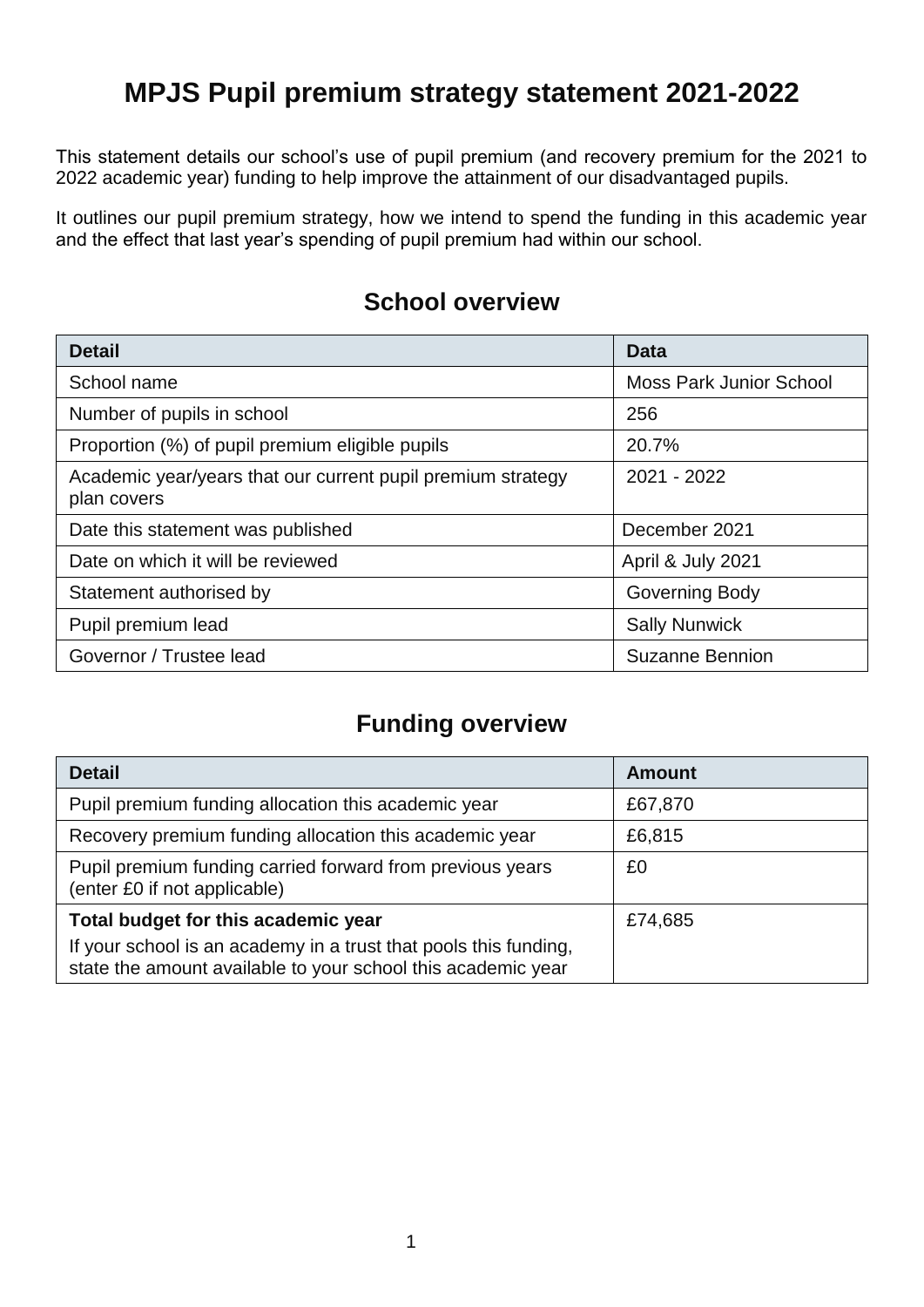# **Part A: Pupil premium strategy plan 2021 2022**

# **Challenges**

This details the key challenges to achievement that we have identified among our disadvantaged pupils.

| <b>Challenge</b><br>number | Detail of challenge                                                                                                                                            |
|----------------------------|----------------------------------------------------------------------------------------------------------------------------------------------------------------|
| 1                          | Lockdown experience (attendance at lessons equally good, work submitted not so<br>much) so some widening gaps amongst PPG pupils in Reading, Writing and Maths |
| 2                          | Fewer PPG pupils are attaining Higher Standard/Greater Depth in Reading, Writing and<br>Maths when compared with their KS1 non-PPG peers                       |
| 3                          | Pupils in this group attain a lower standardised score at the end of Key Stage 2 than<br>their non PPG peers                                                   |
| 4                          | Analysis of My Concern show that this group have more SEMH issues                                                                                              |
| 5                          | Many disadvantaged pupils have less access to clubs and activities outside school                                                                              |
| 6                          | Digital Divide - suitable hardware and wifi connectivity for home learning                                                                                     |

# **Intended outcomes**

This explains the outcomes we are aiming for **by the end of our current strategy plan**, and how we will measure whether they have been achieved.

| <b>Intended outcome</b>                                                                                                                                                                         | <b>Success criteria</b>                                                                                                                                                                                                                                                                                                                                                                                                                                                                                             |  |
|-------------------------------------------------------------------------------------------------------------------------------------------------------------------------------------------------|---------------------------------------------------------------------------------------------------------------------------------------------------------------------------------------------------------------------------------------------------------------------------------------------------------------------------------------------------------------------------------------------------------------------------------------------------------------------------------------------------------------------|--|
| Gaps are narrowed in Reading, Writing and<br>1.<br>Maths between NON-SEND PPG pupils<br>and the equivalent non-disadvantaged<br>group, SEND PPG and the equivalent non-<br>disadvantaged group. | Termly Pupil progress meetings show identified<br>pupils make accelerated progress<br>Target Tracker data shows the gap in attainment<br>٠<br>closing between peers from both groups<br>Y6 published data (progress and attainment)<br>٠<br>books shows that the gap has been narrowed<br>between the Disadvantaged group and Non<br>Disadvantaged group nationally (using 2019 data<br>as benchmark)<br>This success criteria is on track to be replicated in<br>٠<br>Y3/4/5 by 2023 (See School Improvement Plan) |  |
| 2. Increase the PPG pupils attain Higher<br>Standard/Greater Depth in Reading,<br>Writing and maths                                                                                             | Pupil Progress Meeting/analysis of Target Tracker<br>٠<br>data shows the number of disadvantaged pupils<br>on track for the Higher Standard is increasing at<br>each PPM<br>Work in books shows that these judgements are<br>robust<br>Y6 published data shows that the % of<br>disadvantaged pupils attaining HA has increased<br>from 0% in 2019                                                                                                                                                                  |  |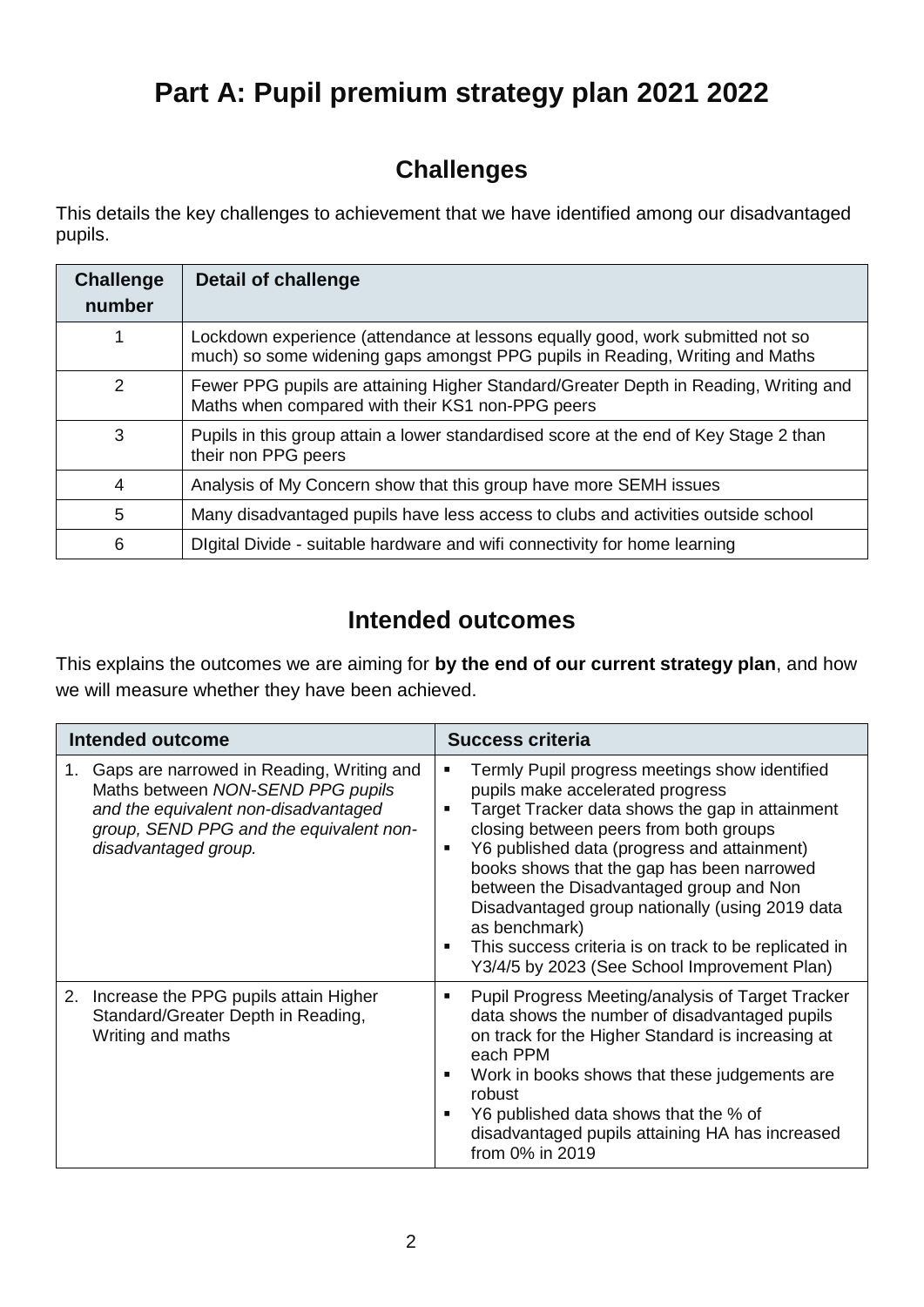| 3. | Increased Standardised Scores for the<br>PPG group in Reading and Maths tests                                                   | Analysis of PIRA & PUMA Termly tests shows a<br>٠<br>term on term rise in SS for the PPG group in all<br>classes<br>Y6 Published Data shows that the average score<br>for pupils exceeds the 2019 benchmark of 100<br>(reading) and 101 (maths)                                                                                           |
|----|---------------------------------------------------------------------------------------------------------------------------------|-------------------------------------------------------------------------------------------------------------------------------------------------------------------------------------------------------------------------------------------------------------------------------------------------------------------------------------------|
|    | 4. School has the capacity to meet the needs<br>of our disadvantaged group of pupils                                            | All pupils requiring an SEMH intervention receive it<br>٠<br>within 2 weeks of referral<br>Entry and Exit SDQs (or similar) pupils, parents<br>٠<br>and school show that pupils' wellbeing has<br>improved after a block of pastoral support                                                                                              |
| 5. | Disadvantaged pupils access clubs at<br>same % as non PPG group                                                                 | Analysis of club registers shows that there is no<br>٠<br>deficit between the number of PPG and non PPG<br>pupils accessing our free club offer                                                                                                                                                                                           |
| 6. | All pupils are able to access home learning<br>when delivered digitally and attend weekly<br>teacher-led Homework Hub if needed | All pupils identified have a converted chrome book<br>٠<br>and parents have connectivity via phones/wifi/sims<br>cards obtained by school<br>Pupils who have struggled to log on attend<br>٠<br>Homework Hub and technical support is offered to<br>parents in school drop-in<br>Homework is completed weekly by all identified<br>pupils |

# **Activity in this academic year**

This details how we intend to spend our pupil premium (and recovery premium funding) **this academic year** to address the challenges listed above.

## **Teaching (for example, CPD, recruitment and retention)**

#### **Budgeted cost: £25,600**

| <b>Activity</b>                                                             | Evidence that supports this approach                                                                   | <b>Challenge</b><br>number(s)<br>addressed |
|-----------------------------------------------------------------------------|--------------------------------------------------------------------------------------------------------|--------------------------------------------|
| <b>Target TrackerTraining</b><br>£400                                       | Assessment for Learning/Feedback - EEF "Teaching<br>and Learning Toolkit"                              | 1/2/3                                      |
| <b>Maths Training</b><br>£500                                               | High Quality Teaching/Targeted intervention -<br><b>EEF "Teaching and Learning Toolkit"</b>            | 1/2/3                                      |
| <b>RQT Training</b><br>£300                                                 | High Quality Teaching -<br><b>EEF "Teaching and Learning Toolkit"</b>                                  | 1/2/3                                      |
| Phonics Training and<br>purchase of Phonics<br>intervention scheme<br>£1500 | Phonics/Targeted intervention and Oral Language<br>interventions - EEF "Teaching and Learning Toolkit" | 1/2/3                                      |
| <b>Literacy Consultant</b><br>Training<br>£500                              | <b>High Quality Teaching - Targeted intervention</b><br><b>EEF "Teaching and Learning Toolkit"</b>     | 1/2/3                                      |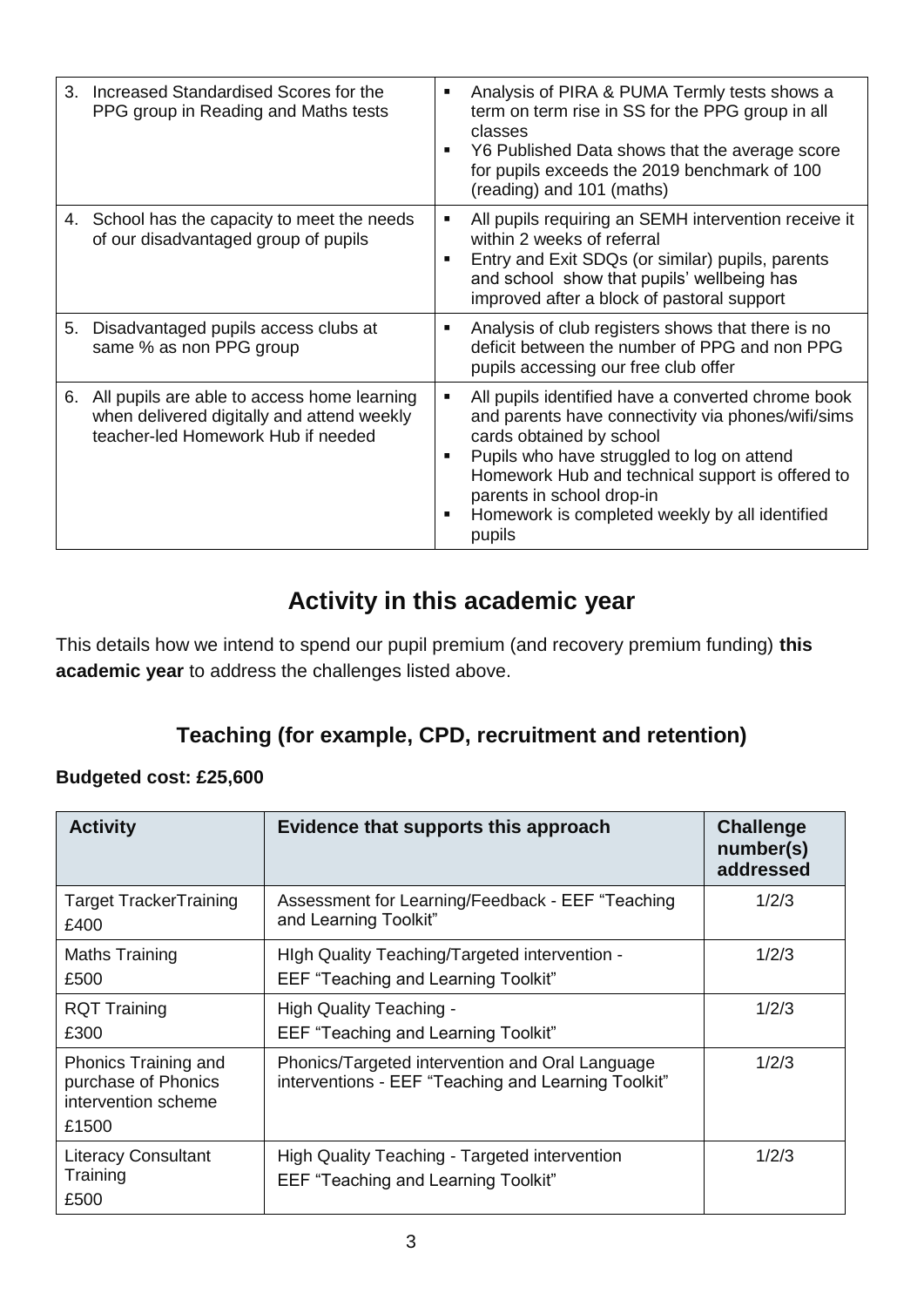| Extra TA Deployment<br>£10,600                                                                                | Lead Targeted interventions - EEF "Teaching and<br>Learning Toolkit" and "Making Best use of Teaching                                                        | 1/2/3 |
|---------------------------------------------------------------------------------------------------------------|--------------------------------------------------------------------------------------------------------------------------------------------------------------|-------|
| Zones of Regulation<br>Training (Longford Park)<br>+ resources £300                                           | Assistants"<br>SEMH (EEF) and Young Minds research plus our<br>successful collaboration with Longford Park Outreach<br>for a small focused group of children | 4     |
| <b>Emotional Literacy</b><br><b>Support Assistant</b><br>training (Educational<br>Psychologist team)<br>£2000 | Social and Emotional Learning - Small Group Tuition -<br><b>EEF "Teaching and Learning Toolkit"</b>                                                          | 4     |
| 4 middle leaders<br>accessing the NPQL<br>training £2500                                                      | Quality first Teaching EEF "Guide to the Pupil -<br>Premium" with focus on research based improvements<br>to practice and leadership                         | 1/2/3 |

## **Targeted academic support (for example, tutoring, one-to-one support structured interventions)**

### **Budgeted cost: £35,100**

| <b>Activity</b>                                                                                 | Evidence that supports this approach                                                                                                            | <b>Challenge number(s)</b><br>addressed |
|-------------------------------------------------------------------------------------------------|-------------------------------------------------------------------------------------------------------------------------------------------------|-----------------------------------------|
| <b>Small Group Tutoring</b><br>(NTP trained teacher 0.4)<br>£21,000                             | Small Group Tuition - EEF "Teaching and<br>Learning Toolkit"                                                                                    | 1/2/3                                   |
| 3rd Space Maths 1-1<br>tuition<br>£3863/term                                                    | Individual Tuition with individual feedback -<br>EEF "Teaching and Learning Toolkit";<br>analysis of TT data for 3rd Space group<br>2020 - 2021 | 1/2/3                                   |
| 'Targeted Intervention'<br>(company) 1-1 tutoring for<br>the most vulnerable pupils<br>$£2500+$ | Small Group Tuition - EEF "Teaching and<br>Learning Toolkit"                                                                                    | 1/2/3                                   |

### **Wider strategies (for example, related to attendance, behaviour, wellbeing)**

### **Budgeted cost: £ 11,400**

| <b>Activity</b>                                                  | Evidence that supports this approach                                                                                                                    | Challenge number(s)<br>addressed |
|------------------------------------------------------------------|---------------------------------------------------------------------------------------------------------------------------------------------------------|----------------------------------|
| Extra Longford Park<br>Outreach 1/2 day per week<br>£5600        | "Supporting Mental Health in Schools<br>Colleges"" Gov 2018<br>"Impact of Covid 19 on Mainstream Schools"<br>Young MInds submission to the consultation | 4                                |
| <b>Trained TAS lead SEMH</b><br>interventions in school<br>£2000 | EEF "Making Effective use of Teaching<br>Assistants"                                                                                                    | 5                                |